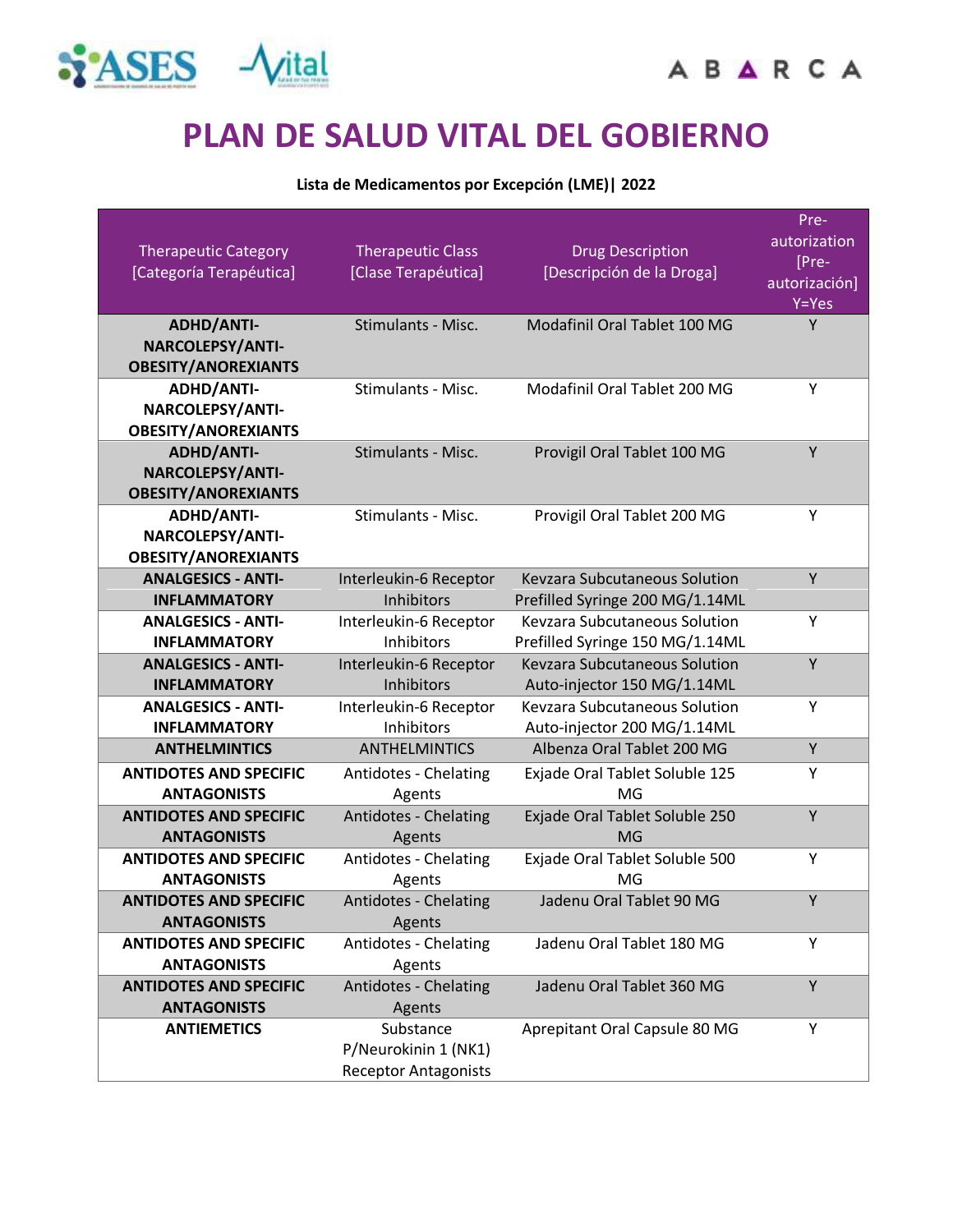



| <b>Therapeutic Category</b><br>[Categoría Terapéutica]    | <b>Therapeutic Class</b><br>[Clase Terapéutica]     | <b>Drug Description</b><br>[Descripción de la Droga]   | Pre-<br>autorization<br>[Pre-<br>autorización]<br>Y=Yes |
|-----------------------------------------------------------|-----------------------------------------------------|--------------------------------------------------------|---------------------------------------------------------|
| <b>ANTIEMETICS</b>                                        | Substance                                           | Aprepitant Oral Capsule 125 MG                         | Y                                                       |
|                                                           | P/Neurokinin 1 (NK1)                                |                                                        |                                                         |
|                                                           | <b>Receptor Antagonists</b>                         |                                                        |                                                         |
| <b>ANTIEMETICS</b>                                        | Substance                                           | Aprepitant Oral Capsule 40 MG                          | Y                                                       |
|                                                           | P/Neurokinin 1 (NK1)                                |                                                        |                                                         |
|                                                           | <b>Receptor Antagonists</b>                         |                                                        | Y                                                       |
| <b>ANTIEMETICS</b>                                        | Substance                                           | Aprepitant Oral Capsule 80 & 125<br><b>MG</b>          |                                                         |
|                                                           | P/Neurokinin 1 (NK1)<br><b>Receptor Antagonists</b> |                                                        |                                                         |
| <b>ANTI-INFECTIVE AGENTS -</b>                            | <b>Antiprotozoal Agents</b>                         | <b>Mepron Oral Suspension 750</b>                      | Y                                                       |
| MISC.                                                     |                                                     | MG/5ML                                                 |                                                         |
| <b>ANTI-INFECTIVE AGENTS -</b>                            | <b>Antiprotozoal Agents</b>                         | Atovaquone Oral Suspension 750                         | Y                                                       |
| MISC.                                                     |                                                     | MG/5ML                                                 |                                                         |
| <b>ANTINEOPLASTICS AND</b>                                | <b>Alkylating Agents</b>                            | Cyclophosphamide Oral Capsule                          | Y                                                       |
| <b>ADJUNCTIVE THERAPIES</b>                               |                                                     | <b>25 MG</b>                                           |                                                         |
| <b>ANTINEOPLASTICS AND</b>                                | <b>Alkylating Agents</b>                            | Cyclophosphamide Oral Capsule                          | Y                                                       |
| <b>ADJUNCTIVE THERAPIES</b>                               |                                                     | <b>50 MG</b>                                           |                                                         |
| <b>ANTINEOPLASTICS AND</b>                                | Antineoplastic                                      | Novantrone Intravenous                                 | Y                                                       |
| <b>ADJUNCTIVE THERAPIES</b>                               | Antibiotics                                         | Concentrate 20 MG/10ML                                 |                                                         |
| <b>ANTINEOPLASTICS AND</b>                                | Antineoplastic                                      | Mitoxantrone HCl Intravenous                           | Y                                                       |
| <b>ADJUNCTIVE THERAPIES</b>                               | Antibiotics                                         | Concentrate 25 MG/12.5ML                               | Y                                                       |
| <b>ANTINEOPLASTICS AND</b><br><b>ADJUNCTIVE THERAPIES</b> | Antineoplastic<br>Antibiotics                       | Mitoxantrone HCl Intravenous<br>Concentrate 20 MG/10ML |                                                         |
| <b>ANTINEOPLASTICS AND</b>                                | Antineoplastic                                      | Mitoxantrone HCl Intravenous                           | Y                                                       |
| <b>ADJUNCTIVE THERAPIES</b>                               | Antibiotics                                         | Concentrate 30 MG/15ML                                 |                                                         |
| <b>ANTINEOPLASTICS AND</b>                                | Antimetabolites                                     | <b>Tabloid Oral Tablet 40 MG</b>                       | Y                                                       |
| <b>ADJUNCTIVE THERAPIES</b>                               |                                                     |                                                        |                                                         |
| <b>ANTINEOPLASTICS AND</b>                                | Antineoplastic -                                    | Erivedge Oral Capsule 150 MG                           | Y                                                       |
| <b>ADJUNCTIVE THERAPIES</b>                               | <b>Hedgehog Pathway</b>                             |                                                        |                                                         |
|                                                           | Inhibitors                                          |                                                        |                                                         |
| <b>ANTINEOPLASTICS AND</b>                                | Antineoplastic -                                    | Xtandi Oral Capsule 40 MG                              | Υ                                                       |
| <b>ADJUNCTIVE THERAPIES</b>                               | <b>Hormonal and Related</b>                         |                                                        |                                                         |
|                                                           | Agents                                              |                                                        |                                                         |
| <b>ANTINEOPLASTICS AND</b><br><b>ADJUNCTIVE THERAPIES</b> | Antineoplastic -<br><b>Hormonal and Related</b>     | Xtandi Oral Tablet 40 MG                               | Y                                                       |
|                                                           | Agents                                              |                                                        |                                                         |
| <b>ANTINEOPLASTICS AND</b>                                | Antineoplastic -                                    | Xtandi Oral Tablet 80 MG                               | Y                                                       |
| <b>ADJUNCTIVE THERAPIES</b>                               | <b>Hormonal and Related</b>                         |                                                        |                                                         |
|                                                           | Agents                                              |                                                        |                                                         |
| <b>ANTINEOPLASTICS AND</b>                                | Antineoplastic -                                    | Lysodren Oral Tablet 500 MG                            | Y                                                       |
| <b>ADJUNCTIVE THERAPIES</b>                               | <b>Hormonal and Related</b>                         |                                                        |                                                         |
|                                                           | Agents                                              |                                                        |                                                         |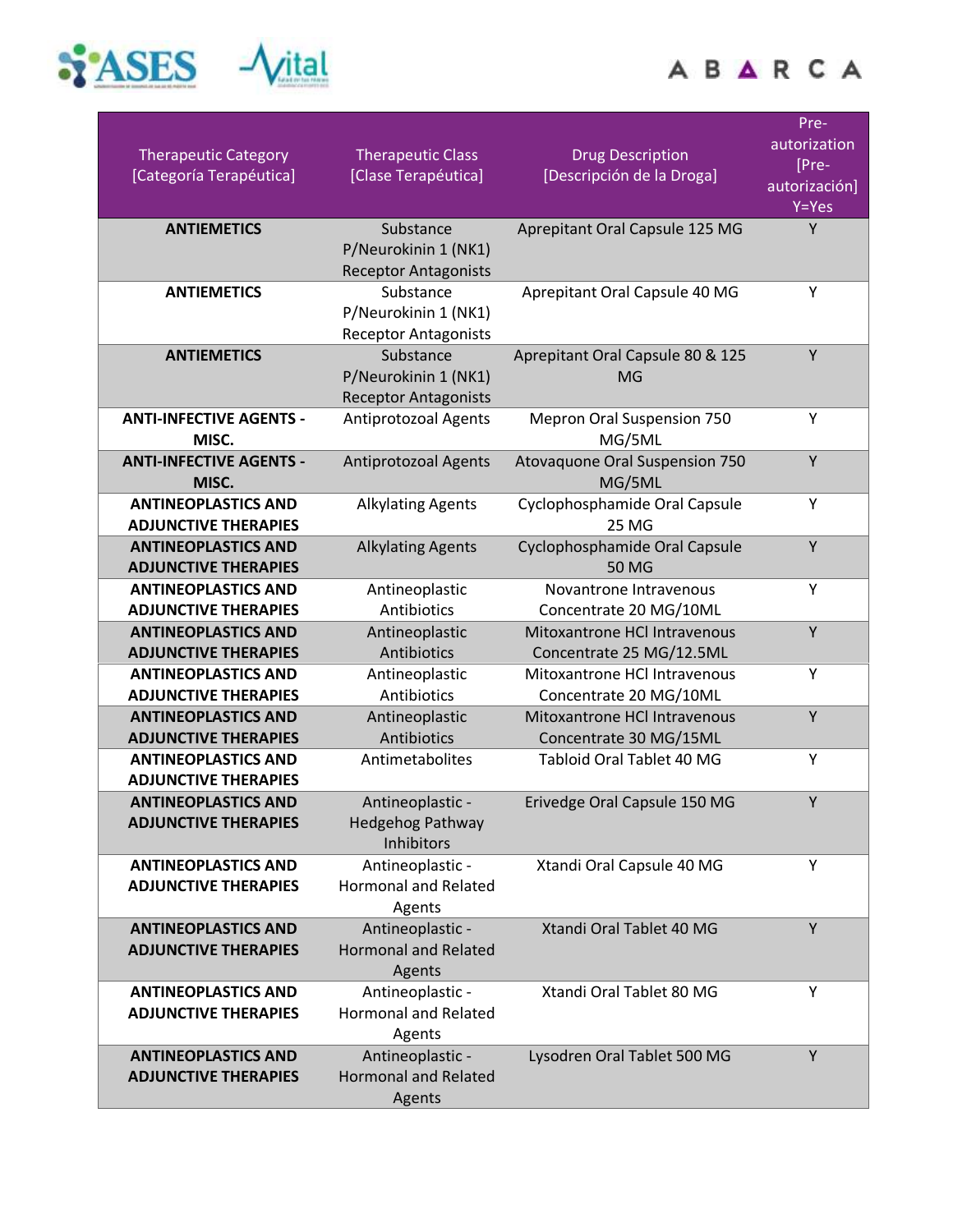



| <b>Therapeutic Category</b><br>[Categoría Terapéutica]    | <b>Therapeutic Class</b><br>[Clase Terapéutica]           | <b>Drug Description</b><br>[Descripción de la Droga] | Pre-<br>autorization<br>[Pre-<br>autorización]<br>Y=Yes |
|-----------------------------------------------------------|-----------------------------------------------------------|------------------------------------------------------|---------------------------------------------------------|
| <b>ANTINEOPLASTICS AND</b><br><b>ADJUNCTIVE THERAPIES</b> | Antineoplastic -<br><b>Hormonal and Related</b><br>Agents | Fareston Oral Tablet 60 MG                           | Υ                                                       |
| <b>ANTINEOPLASTICS AND</b><br><b>ADJUNCTIVE THERAPIES</b> | Antineoplastic Enzyme<br>Inhibitors                       | Votrient Oral Tablet 200 MG                          | Y                                                       |
| <b>ANTINEOPLASTICS AND</b><br><b>ADJUNCTIVE THERAPIES</b> | Antineoplastic Enzyme<br>Inhibitors                       | Lapatinib Oral Tablet 250 MG                         | Υ                                                       |
| <b>ANTINEOPLASTICS AND</b><br><b>ADJUNCTIVE THERAPIES</b> | Antineoplastic Enzyme<br>Inhibitors                       | Tarceva Oral Tablet 25 MG                            | Y                                                       |
| <b>ANTINEOPLASTICS AND</b><br><b>ADJUNCTIVE THERAPIES</b> | Antineoplastic Enzyme<br><b>Inhibitors</b>                | Tarceva Oral Tablet 100 MG                           | Y                                                       |
| <b>ANTINEOPLASTICS AND</b><br><b>ADJUNCTIVE THERAPIES</b> | Antineoplastic Enzyme<br><b>Inhibitors</b>                | Tarceva Oral Tablet 150 MG                           | Y                                                       |
| <b>ANTINEOPLASTICS AND</b><br><b>ADJUNCTIVE THERAPIES</b> | Antineoplastic Enzyme<br>Inhibitors                       | Tasigna Oral Capsule 50 MG                           | Y                                                       |
| <b>ANTINEOPLASTICS AND</b><br><b>ADJUNCTIVE THERAPIES</b> | Antineoplastic Enzyme<br>Inhibitors                       | Tasigna Oral Capsule 150 MG                          | Υ                                                       |
| <b>ANTINEOPLASTICS AND</b><br><b>ADJUNCTIVE THERAPIES</b> | Antineoplastic Enzyme<br><b>Inhibitors</b>                | Tasigna Oral Capsule 200 MG                          | Y                                                       |
| <b>ANTINEOPLASTICS AND</b><br><b>ADJUNCTIVE THERAPIES</b> | Antineoplastic Enzyme<br>Inhibitors                       | <b>Bosulif Oral Tablet 500 MG</b>                    | Υ                                                       |
| <b>ANTINEOPLASTICS AND</b><br><b>ADJUNCTIVE THERAPIES</b> | Antineoplastic Enzyme<br>Inhibitors                       | Bosulif Oral Tablet 100 MG                           | Y                                                       |
| <b>ANTINEOPLASTICS AND</b><br><b>ADJUNCTIVE THERAPIES</b> | Antineoplastic Enzyme<br>Inhibitors                       | Tafinlar Oral Capsule 50 MG                          | Υ                                                       |
| <b>ANTINEOPLASTICS AND</b><br><b>ADJUNCTIVE THERAPIES</b> | Antineoplastic Enzyme<br><b>Inhibitors</b>                | Tafinlar Oral Capsule 75 MG                          | Y                                                       |
| <b>ANTINEOPLASTICS AND</b><br><b>ADJUNCTIVE THERAPIES</b> | Antineoplastic Enzyme<br>Inhibitors                       | Mekinist Oral Tablet 0.5 MG                          | Υ                                                       |
| <b>ANTINEOPLASTICS AND</b><br><b>ADJUNCTIVE THERAPIES</b> | Antineoplastic Enzyme<br>Inhibitors                       | Mekinist Oral Tablet 2 MG                            | Y                                                       |
| <b>ANTINEOPLASTICS AND</b><br><b>ADJUNCTIVE THERAPIES</b> | Antineoplastic Enzyme<br>Inhibitors                       | Imbruvica Oral Capsule 70 MG                         | Y                                                       |
| <b>ANTINEOPLASTICS AND</b><br><b>ADJUNCTIVE THERAPIES</b> | Antineoplastic Enzyme<br>Inhibitors                       | Imbruvica Oral Capsule 140 MG                        | Y                                                       |
| <b>ANTINEOPLASTICS AND</b><br><b>ADJUNCTIVE THERAPIES</b> | Antineoplastic Enzyme<br><b>Inhibitors</b>                | Imbruvica Oral Tablet 140 MG                         | Υ                                                       |
| <b>ANTINEOPLASTICS AND</b><br><b>ADJUNCTIVE THERAPIES</b> | Antineoplastic Enzyme<br>Inhibitors                       | Imbruvica Oral Tablet 280 MG                         | Y                                                       |
| <b>ANTINEOPLASTICS AND</b><br><b>ADJUNCTIVE THERAPIES</b> | Antineoplastic Enzyme<br>Inhibitors                       | Imbruvica Oral Tablet 420 MG                         | Y                                                       |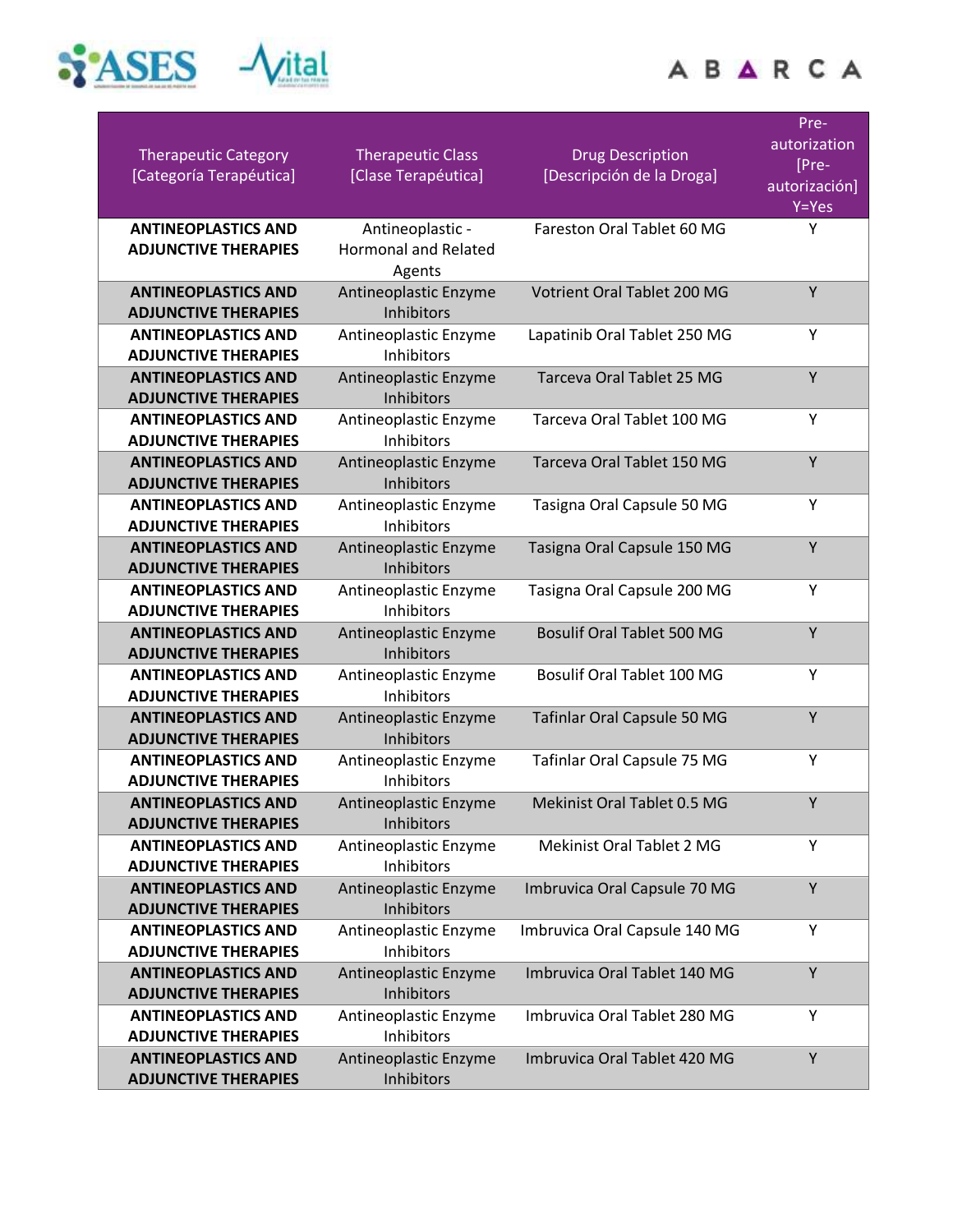

| <b>ALCOHOL</b><br>1.11                           |  |
|--------------------------------------------------|--|
|                                                  |  |
| ٠<br>۱                                           |  |
| a di anni fiasa mAzar<br><b>BACCA FOREST BOX</b> |  |

| <b>Therapeutic Category</b><br>[Categoría Terapéutica]                                  | <b>Therapeutic Class</b><br>[Clase Terapéutica]              | <b>Drug Description</b><br>[Descripción de la Droga]                         | Pre-<br>autorization<br>[Pre-<br>autorización]<br>$Y = Yes$ |
|-----------------------------------------------------------------------------------------|--------------------------------------------------------------|------------------------------------------------------------------------------|-------------------------------------------------------------|
| <b>ANTINEOPLASTICS AND</b><br><b>ADJUNCTIVE THERAPIES</b>                               | Antineoplastic Enzyme<br><b>Inhibitors</b>                   | Imbruvica Oral Tablet 560 MG                                                 | Υ                                                           |
| <b>ANTINEOPLASTICS AND</b><br><b>ADJUNCTIVE THERAPIES</b>                               | Antineoplastic Enzyme<br>Inhibitors                          | Zelboraf Oral Tablet 240 MG                                                  | Y                                                           |
| <b>ANTINEOPLASTICS AND</b><br><b>ADJUNCTIVE THERAPIES</b>                               | Antineoplastic Enzyme<br>Inhibitors                          | Cotellic Oral Tablet 20 MG                                                   | Υ                                                           |
| <b>ANTINEOPLASTICS AND</b><br><b>ADJUNCTIVE THERAPIES</b>                               | Antineoplastic Enzyme<br>Inhibitors                          | Ninlaro Oral Capsule 2.3 MG                                                  | Y                                                           |
| <b>ANTINEOPLASTICS AND</b><br><b>ADJUNCTIVE THERAPIES</b>                               | Antineoplastic Enzyme<br><b>Inhibitors</b>                   | Ninlaro Oral Capsule 3 MG                                                    | Υ                                                           |
| <b>ANTINEOPLASTICS AND</b><br><b>ADJUNCTIVE THERAPIES</b>                               | Antineoplastic Enzyme<br>Inhibitors                          | Ninlaro Oral Capsule 4 MG                                                    | Y                                                           |
| <b>ANTINEOPLASTICS AND</b><br><b>ADJUNCTIVE THERAPIES</b>                               | Antineoplastic Enzyme<br>Inhibitors                          | Sprycel Oral Tablet 70 MG                                                    | Υ                                                           |
| <b>ANTINEOPLASTICS AND</b><br><b>ADJUNCTIVE THERAPIES</b>                               | Antineoplastic Enzyme<br>Inhibitors                          | Sprycel Oral Tablet 20 MG                                                    | Y                                                           |
| <b>ANTINEOPLASTICS AND</b><br><b>ADJUNCTIVE THERAPIES</b>                               | Antineoplastic Enzyme<br><b>Inhibitors</b>                   | Sprycel Oral Tablet 50 MG                                                    | Υ<br>Y                                                      |
| <b>ANTINEOPLASTICS AND</b><br><b>ADJUNCTIVE THERAPIES</b><br><b>ANTINEOPLASTICS AND</b> | Antineoplastic Enzyme<br>Inhibitors<br>Antineoplastic Enzyme | Sprycel Oral Tablet 100 MG<br>Sprycel Oral Tablet 80 MG                      | Υ                                                           |
| <b>ADJUNCTIVE THERAPIES</b><br><b>ANTINEOPLASTICS AND</b>                               | Inhibitors<br>Antineoplastic Enzyme                          | Sprycel Oral Tablet 140 MG                                                   | Υ                                                           |
| <b>ADJUNCTIVE THERAPIES</b><br><b>ANTINEOPLASTICS AND</b>                               | Inhibitors<br>Antineoplastic Enzyme                          | Nerlynx Oral Tablet 40 MG                                                    | Υ                                                           |
| <b>ADJUNCTIVE THERAPIES</b><br><b>ANTIPSYCHOTICS/ANTIMANIC</b>                          | <b>Inhibitors</b><br>Benzisoxazoles                          | Risperdal Consta Intramuscular                                               | Y                                                           |
| <b>AGENTS</b>                                                                           |                                                              | <b>Suspension Reconstituted 12.5</b><br><b>MG</b>                            |                                                             |
| ANTIPSYCHOTICS/ANTIMANIC<br><b>AGENTS</b>                                               | Benzisoxazoles                                               | Risperdal Consta Intramuscular<br><b>Suspension Reconstituted 37.5</b><br>MG | Y                                                           |
| <b>ANTIPSYCHOTICS/ANTIMANIC</b><br><b>AGENTS</b>                                        | Benzisoxazoles                                               | Risperdal Consta Intramuscular<br>Suspension Reconstituted 50 MG             | Y                                                           |
| ANTIPSYCHOTICS/ANTIMANIC<br><b>AGENTS</b>                                               | Benzisoxazoles                                               | Risperdal Consta Intramuscular<br>Suspension Reconstituted 25 MG             | Υ                                                           |
| <b>ANTIPSYCHOTICS/ANTIMANIC</b><br><b>AGENTS</b>                                        | Dibenzapines                                                 | Clozaril Oral Tablet 100 MG                                                  | Y                                                           |
| ANTIPSYCHOTICS/ANTIMANIC<br><b>AGENTS</b>                                               | Dibenzapines                                                 | Clozaril Oral Tablet 25 MG                                                   | Y                                                           |
| ANTIPSYCHOTICS/ANTIMANIC<br><b>AGENTS</b>                                               | Dibenzapines                                                 | Clozapine Oral Tablet 100 MG                                                 | Y                                                           |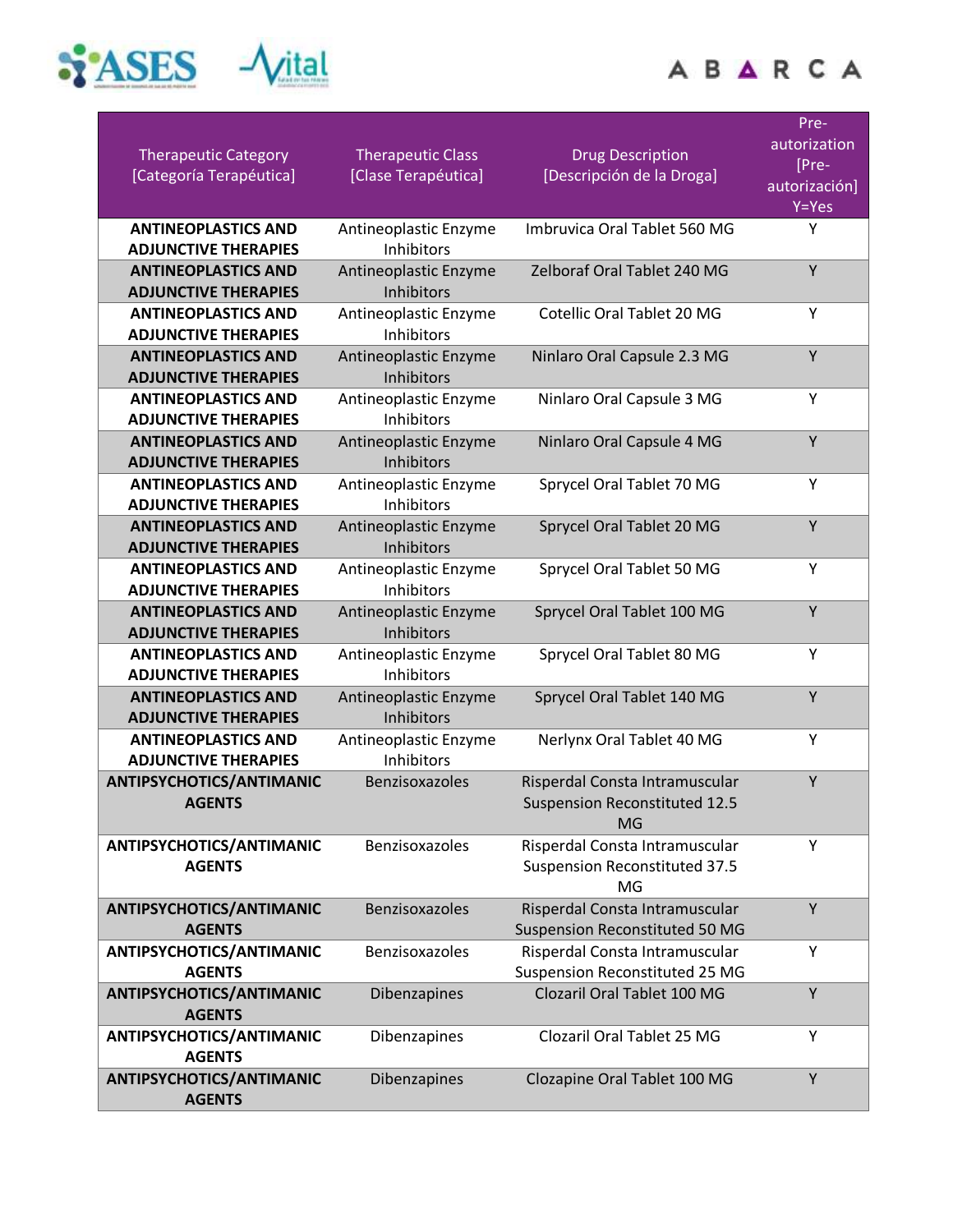

|                                       | 2.11 | <b>District Control</b><br>٠ |  |
|---------------------------------------|------|------------------------------|--|
|                                       |      |                              |  |
|                                       |      |                              |  |
| 4 IV fax NA<br>Miller (CA FORFER BER) |      |                              |  |

| <b>Therapeutic Category</b><br>[Categoría Terapéutica]  | <b>Therapeutic Class</b><br>[Clase Terapéutica] | <b>Drug Description</b><br>[Descripción de la Droga]                     | Pre-<br>autorization<br>[Pre-<br>autorización]<br>$Y = Yes$ |
|---------------------------------------------------------|-------------------------------------------------|--------------------------------------------------------------------------|-------------------------------------------------------------|
| ANTIPSYCHOTICS/ANTIMANIC<br><b>AGENTS</b>               | Dibenzapines                                    | Clozapine Oral Tablet 25 MG                                              | Υ                                                           |
| <b>ANTIVIRALS</b>                                       | <b>Hepatitis Agents</b>                         | Adefovir Dipivoxil Oral Tablet 10<br>MG                                  | Y                                                           |
| <b>ANTIVIRALS</b>                                       | <b>Hepatitis Agents</b>                         | Baraclude Oral Tablet 0.5 MG                                             | Υ                                                           |
| <b>ANTIVIRALS</b>                                       | <b>Hepatitis Agents</b>                         | <b>Baraclude Oral Tablet 1 MG</b>                                        | Y                                                           |
| <b>ANTIVIRALS</b>                                       | Antiretrovirals                                 | Tenofovir Disoproxil Fumarate<br>Oral Tablet 300 MG                      | Υ                                                           |
| <b>CORTICOSTEROIDS</b>                                  | Glucocorticosteroids                            | <b>Entocort EC Oral Capsule Delayed</b><br><b>Release Particles 3 MG</b> | Y                                                           |
| <b>CORTICOSTEROIDS</b>                                  | Glucocorticosteroids                            | <b>Budesonide Oral Capsule Delayed</b><br><b>Release Particles 3 MG</b>  | Y                                                           |
| <b>DERMATOLOGICALS</b>                                  | Antipsoriatics                                  | Tazorac External Gel 0.05 %                                              | Υ                                                           |
| <b>DERMATOLOGICALS</b>                                  | Antipsoriatics                                  | Tazorac External Gel 0.1 %                                               | Υ                                                           |
| <b>DERMATOLOGICALS</b>                                  | Antipsoriatics                                  | Tazorac External Cream 0.05 %                                            | Υ                                                           |
| <b>DERMATOLOGICALS</b>                                  | Antipsoriatics                                  | Tazorac External Cream 0.1 %                                             | Υ                                                           |
| <b>ENDOCRINE AND METABOLIC</b>                          | <b>Bone Density</b>                             | <b>Forteo Subcutaneous Solution</b>                                      | Y                                                           |
| <b>AGENTS - MISC.</b>                                   | Regulators                                      | 600 MCG/2.4ML                                                            |                                                             |
| <b>ENDOCRINE AND METABOLIC</b><br><b>AGENTS - MISC.</b> | <b>Bone Density</b><br>Regulators               | <b>Tymlos Subcutaneous Solution</b><br>Pen-injector 3120 MCG/1.56ML      | Υ                                                           |
| <b>ENDOCRINE AND METABOLIC</b>                          | <b>Bone Density</b>                             | <b>Reclast Intravenous Solution 5</b>                                    | Y                                                           |
| <b>AGENTS - MISC.</b>                                   | Regulators                                      | <b>MG/100ML</b>                                                          |                                                             |
| <b>ENDOCRINE AND METABOLIC</b>                          | <b>Bone Density</b>                             | Zoledronic Acid Intravenous                                              | Υ                                                           |
| <b>AGENTS - MISC.</b>                                   | Regulators                                      | Solution 5 MG/100ML                                                      |                                                             |
| <b>ENDOCRINE AND METABOLIC</b><br><b>AGENTS - MISC.</b> | <b>Bone Density</b><br>Regulators               | Pamidronate Disodium<br><b>Intravenous Solution 30</b><br>MG/10ML        | Y                                                           |
| <b>ENDOCRINE AND METABOLIC</b><br><b>AGENTS - MISC.</b> | <b>Bone Density</b><br>Regulators               | Pamidronate Disodium<br><b>Intravenous Solution 90</b><br>MG/10ML        | Υ                                                           |
| <b>ENDOCRINE AND METABOLIC</b><br><b>AGENTS - MISC.</b> | <b>Bone Density</b><br>Regulators               | Pamidronate Disodium<br>Intravenous Solution 6 MG/ML                     | Y                                                           |
| <b>ENDOCRINE AND METABOLIC</b><br><b>AGENTS - MISC.</b> | <b>Bone Density</b><br>Regulators               | Alendronate Sodium Oral Tablet<br>40 MG                                  | Υ                                                           |
| <b>ENDOCRINE AND METABOLIC</b><br><b>AGENTS - MISC.</b> | <b>Bone Density</b><br>Regulators               | <b>Fosamax Oral Tablet 40 MG</b>                                         | Y                                                           |
| <b>ENDOCRINE AND METABOLIC</b><br><b>AGENTS - MISC.</b> | <b>Bone Density</b><br>Regulators               | Prolia Subcutaneous Solution 60<br>MG/ML                                 | Y                                                           |
| <b>ENDOCRINE AND METABOLIC</b><br><b>AGENTS - MISC.</b> | Hormone Receptor<br><b>Modulators</b>           | Raloxifene HCl Oral Tablet 60 MG                                         | Y                                                           |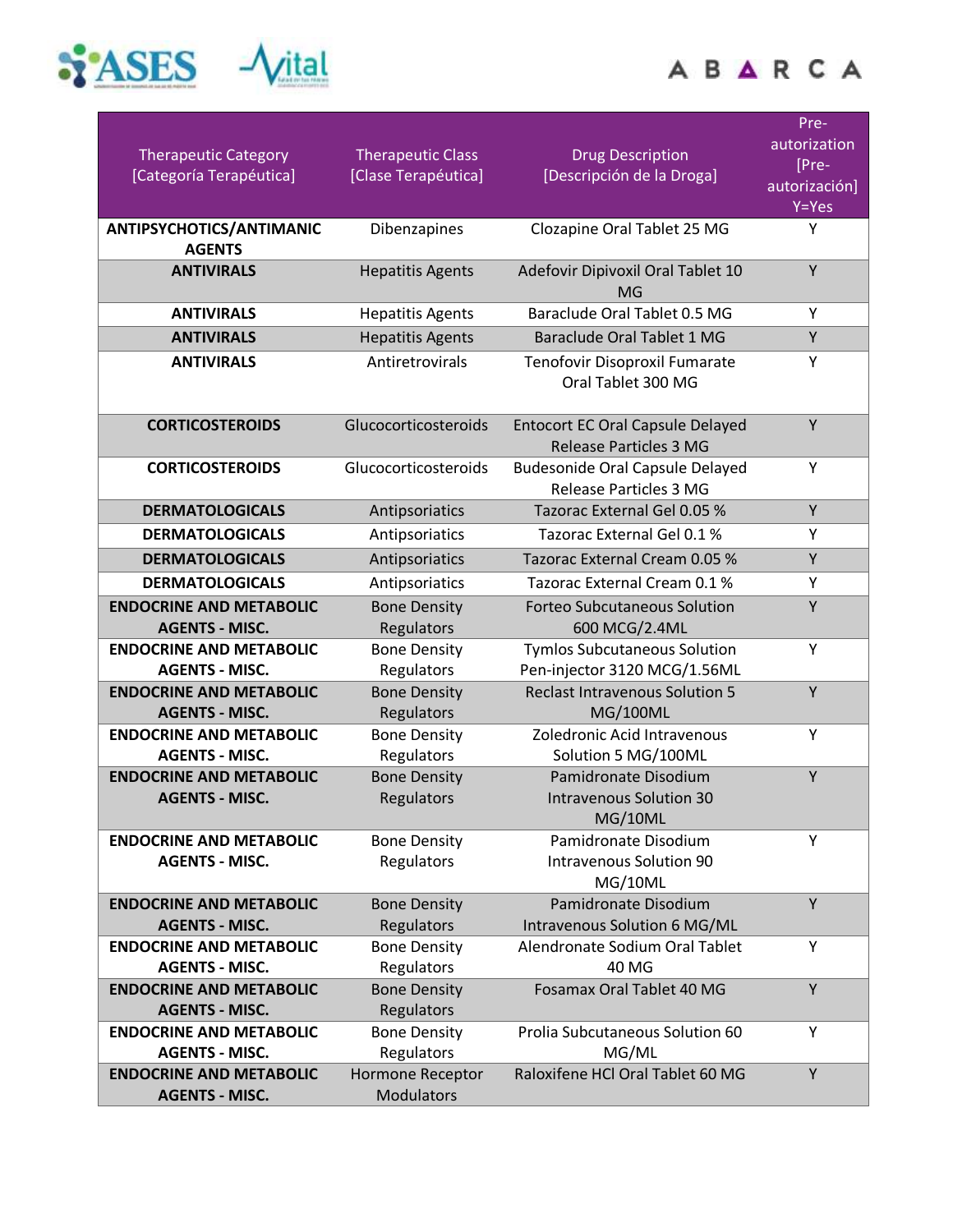

| ï<br>ï               | $-0.001$ | $\sim$<br><b>Contract Contract</b> |
|----------------------|----------|------------------------------------|
|                      |          |                                    |
| a 4 ani has nuteraes |          |                                    |

| <b>Therapeutic Category</b><br>[Categoría Terapéutica]  | <b>Therapeutic Class</b><br>[Clase Terapéutica] | <b>Drug Description</b><br>[Descripción de la Droga] | Pre-<br>autorization<br>[Pre-<br>autorización]<br>Y=Yes |
|---------------------------------------------------------|-------------------------------------------------|------------------------------------------------------|---------------------------------------------------------|
| <b>ENDOCRINE AND METABOLIC</b>                          | Hormone Receptor                                | Evista Oral Tablet 60 MG                             | Υ                                                       |
| <b>AGENTS - MISC.</b>                                   | Modulators                                      |                                                      |                                                         |
| <b>ENDOCRINE AND METABOLIC</b>                          | <b>Growth Hormone</b>                           | <b>Somavert Subcutaneous Solution</b>                | Y                                                       |
| <b>AGENTS - MISC.</b>                                   | <b>Receptor Antagonists</b>                     | Reconstituted 10 MG                                  |                                                         |
| <b>ENDOCRINE AND METABOLIC</b>                          | Growth Hormone                                  | <b>Somavert Subcutaneous Solution</b>                | Y                                                       |
| <b>AGENTS - MISC.</b>                                   | <b>Receptor Antagonists</b>                     | Reconstituted 15 MG                                  |                                                         |
| <b>ENDOCRINE AND METABOLIC</b>                          | <b>Growth Hormone</b>                           | <b>Somavert Subcutaneous Solution</b>                | Y                                                       |
| <b>AGENTS - MISC.</b>                                   | <b>Receptor Antagonists</b>                     | Reconstituted 20 MG                                  |                                                         |
| <b>ENDOCRINE AND METABOLIC</b>                          | Growth Hormone                                  | <b>Somavert Subcutaneous Solution</b>                | Υ                                                       |
| <b>AGENTS - MISC.</b>                                   | <b>Receptor Antagonists</b>                     | Reconstituted 25 MG                                  |                                                         |
| <b>ENDOCRINE AND METABOLIC</b>                          | <b>Growth Hormone</b>                           | <b>Somavert Subcutaneous Solution</b>                | Y                                                       |
| <b>AGENTS - MISC.</b>                                   | <b>Receptor Antagonists</b>                     | <b>Reconstituted 30 MG</b>                           |                                                         |
| <b>ENDOCRINE AND METABOLIC</b>                          |                                                 | Sapropterin Dihydrochloride Oral                     | Y                                                       |
| <b>AGENTS - MISC.</b>                                   | <b>Metabolic Modifiers</b>                      | Tablet Soluble 100 MG                                |                                                         |
| <b>ENDOCRINE AND METABOLIC</b>                          |                                                 | Sapropterin Dihydrochloride Oral                     | Y                                                       |
| <b>AGENTS - MISC.</b><br><b>ENDOCRINE AND METABOLIC</b> | <b>Metabolic Modifiers</b>                      | Packet 100 MG                                        |                                                         |
| <b>AGENTS - MISC.</b>                                   | <b>Metabolic Modifiers</b>                      | Sapropterin Dihydrochloride Oral<br>Packet 500 MG    | Υ                                                       |
| <b>GASTROINTESTINAL AGENTS -</b>                        | <b>Inflammatory Bowel</b>                       | <b>Entyvio Intravenous Solution</b>                  | Y                                                       |
| MISC.                                                   | Agents                                          | <b>Reconstituted 300 MG</b>                          |                                                         |
| <b>HEMATOLOGICAL AGENTS -</b>                           | Antihemophilic                                  | <b>Feiba NF Intravenous Solution</b>                 | Y                                                       |
| MISC.                                                   | Products                                        | Reconstituted                                        |                                                         |
| <b>HEMATOLOGICAL AGENTS -</b>                           | Antihemophilic                                  | Feiba VH Immuno Intravenous                          | Y                                                       |
| MISC.                                                   | Products                                        | <b>Solution Reconstituted</b>                        |                                                         |
| <b>HEMATOLOGICAL AGENTS -</b>                           | Antihemophilic                                  | Novoseven RT <sup>®</sup> IV Sol.                    | Y                                                       |
| MISC.                                                   | Products                                        | Reconstituted 1 mg                                   |                                                         |
| <b>HEMATOLOGICAL AGENTS -</b>                           | Antihemophilic                                  | Novoseven RT® IV Sol.                                | Y                                                       |
| MISC.                                                   | Products                                        | Reconstituted 2 mg                                   |                                                         |
| <b>HEMATOLOGICAL AGENTS -</b>                           | Antihemophilic                                  | Novoseven RT <sup>®</sup> IV Sol.                    | Y                                                       |
| MISC.                                                   | Products                                        | Reconstituted 5 mg                                   |                                                         |
| <b>HEMATOLOGICAL AGENTS -</b>                           | Antihemophilic                                  | Novoseven RT® IV Sol.                                | Y                                                       |
| MISC.                                                   | Products                                        | Reconstituted 8 mg                                   |                                                         |
| <b>HEMATOLOGICAL AGENTS -</b>                           | Bradykinin B2                                   | Icatibant Acetate                                    | Y                                                       |
| MISC.                                                   | <b>Receptor Antagonists</b>                     | Subcutaneous Solution 30                             |                                                         |
|                                                         |                                                 | MG/3ML                                               |                                                         |
| <b>HEMATOLOGICAL AGENTS -</b>                           | <b>Platelet Aggregation</b>                     | Prasugrel Oral Tablet 5 MG                           | Y                                                       |
| MISC.                                                   | Inhibitors                                      |                                                      |                                                         |
| <b>HEMATOLOGICAL AGENTS -</b>                           | <b>Platelet Aggregation</b>                     | Prasugrel Oral Tablet 10 MG                          | Υ                                                       |
| MISC.                                                   | Inhibitors                                      |                                                      |                                                         |
| <b>HEMATOPOIETIC AGENTS</b>                             | Hematopoietic                                   |                                                      | Υ                                                       |
|                                                         | <b>Growth Factors</b>                           | Promacta Oral Packet 12.5 MG                         |                                                         |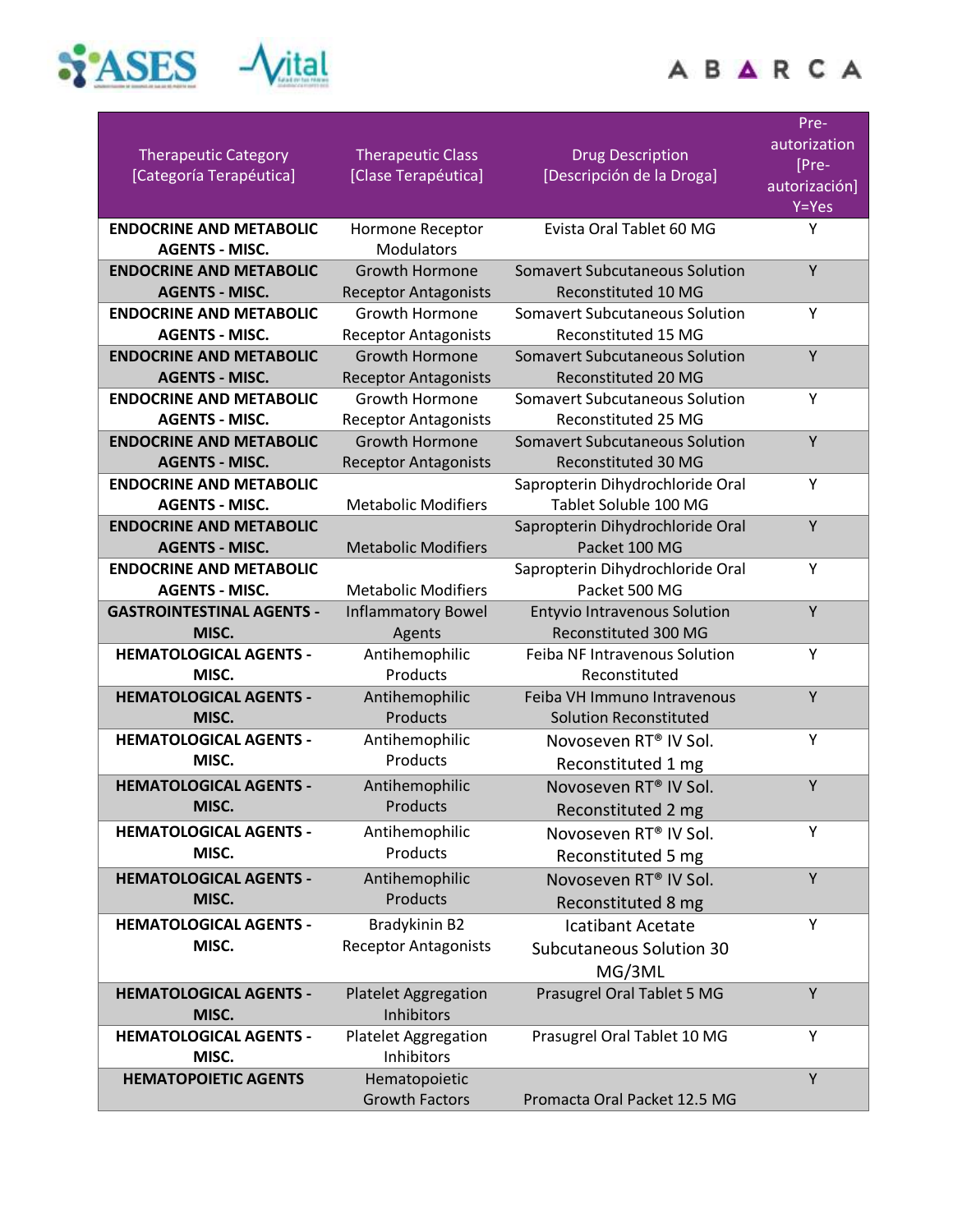

|                                                          |                                                      |                                                       | Pre-                  |
|----------------------------------------------------------|------------------------------------------------------|-------------------------------------------------------|-----------------------|
| <b>Therapeutic Category</b>                              | <b>Therapeutic Class</b>                             | <b>Drug Description</b>                               | autorization<br>[Pre- |
| [Categoría Terapéutica]                                  | [Clase Terapéutica]                                  | [Descripción de la Droga]                             | autorización]         |
|                                                          |                                                      |                                                       | $Y = Yes$             |
| <b>HEMATOPOIETIC AGENTS</b>                              | Hematopoietic                                        |                                                       | Υ                     |
|                                                          | <b>Growth Factors</b>                                | Promacta Oral Tablet 25 MG                            |                       |
| <b>HEMATOPOIETIC AGENTS</b>                              | Hematopoietic                                        |                                                       | Y                     |
|                                                          | <b>Growth Factors</b>                                | Promacta Oral Tablet 50 MG                            |                       |
| <b>HEMATOPOIETIC AGENTS</b>                              | Hematopoietic                                        |                                                       | Y                     |
|                                                          | <b>Growth Factors</b>                                | Promacta Oral Tablet 75 MG                            |                       |
| <b>HEMATOPOIETIC AGENTS</b>                              | Hematopoietic                                        |                                                       | Y                     |
|                                                          | <b>Growth Factors</b>                                | Promacta Oral Tablet 12.5 MG                          |                       |
| <b>MISCELLANEOUS</b>                                     | Immunosuppressive                                    | Zortress Oral Tablet 0.25 MG                          | Υ                     |
| <b>THERAPEUTIC CLASSES</b>                               | Agents                                               |                                                       |                       |
| <b>MISCELLANEOUS</b>                                     | Immunosuppressive                                    | Zortress Oral Tablet 0.75 MG                          | Υ                     |
| <b>THERAPEUTIC CLASSES</b>                               | Agents                                               |                                                       |                       |
| <b>MISCELLANEOUS</b>                                     | Immunosuppressive                                    | Zortress Oral Tablet 0.5 MG                           | Y                     |
| <b>THERAPEUTIC CLASSES</b>                               | Agents                                               |                                                       |                       |
| <b>MISCELLANEOUS</b>                                     | Immunosuppressive                                    | Zortress Oral Tablet 1 MG                             | Y                     |
| <b>THERAPEUTIC CLASSES</b>                               | Agents                                               |                                                       |                       |
| <b>MISCELLANEOUS</b>                                     | <b>Systemic Lupus</b>                                | Benlysta Intravenous Solution                         | Υ                     |
| <b>THERAPEUTIC CLASSES</b>                               | <b>Erythematosus Agents</b>                          | Reconstituted 120 MG                                  | Υ                     |
| <b>MISCELLANEOUS</b><br><b>THERAPEUTIC CLASSES</b>       | <b>Systemic Lupus</b><br><b>Erythematosus Agents</b> | Benlysta Intravenous Solution<br>Reconstituted 400 MG |                       |
| <b>NEUROMUSCULAR AGENTS</b>                              | Neuromuscular                                        | <b>Botox Injection Solution</b>                       | Y                     |
|                                                          | <b>Blocking Agent -</b>                              | Reconstituted 200 UNIT                                |                       |
|                                                          | Neurotoxins                                          |                                                       |                       |
| <b>NEUROMUSCULAR AGENTS</b>                              | Neuromuscular                                        | <b>Botox Injection Solution</b>                       | Y                     |
|                                                          | <b>Blocking Agent -</b>                              | <b>Reconstituted 100 UNIT</b>                         |                       |
|                                                          | <b>Neurotoxins</b>                                   |                                                       |                       |
| <b>OPHTHALMIC AGENTS</b>                                 | <b>Ophthalmic Steroids</b>                           | <b>Tobradex Ophthalmic Suspension</b>                 | Υ                     |
|                                                          |                                                      | $0.3 - 0.1 %$                                         |                       |
| <b>OPHTHALMIC AGENTS</b>                                 | <b>Ophthalmic Steroids</b>                           | Tobramycin-Dexamethasone                              | Υ                     |
|                                                          |                                                      | Ophthalmic Suspension 0.3-0.1 %                       |                       |
| <b>OPHTHALMIC AGENTS</b>                                 | Prostaglandins -                                     | Lumigan Ophthalmic Solution                           | Y                     |
|                                                          | Ophthalmic                                           | 0.01%                                                 |                       |
| <b>PASSIVE IMMUNIZING AND</b>                            | <b>Immune Serums</b>                                 | Gammagard S/D Intravenous                             | Y                     |
| <b>TREATMENT AGENTS</b>                                  |                                                      | Solution Reconstituted 5 GM                           |                       |
| <b>PASSIVE IMMUNIZING AND</b>                            | <b>Immune Serums</b>                                 | Gammagard S/D Intravenous                             | Υ                     |
| <b>TREATMENT AGENTS</b>                                  |                                                      | Solution Reconstituted 10 GM                          |                       |
| <b>PASSIVE IMMUNIZING AND</b><br><b>TREATMENT AGENTS</b> | <b>Immune Serums</b>                                 | Gammagard S/D Less IgA                                | Υ                     |
|                                                          |                                                      | <b>Intravenous Solution</b><br>Reconstituted 5 GM     |                       |
| PASSIVE IMMUNIZING AND                                   | <b>Immune Serums</b>                                 | Gammagard S/D Less IgA                                | Y                     |
| <b>TREATMENT AGENTS</b>                                  |                                                      | <b>Intravenous Solution</b>                           |                       |
|                                                          |                                                      | Reconstituted 10 GM                                   |                       |
|                                                          |                                                      |                                                       |                       |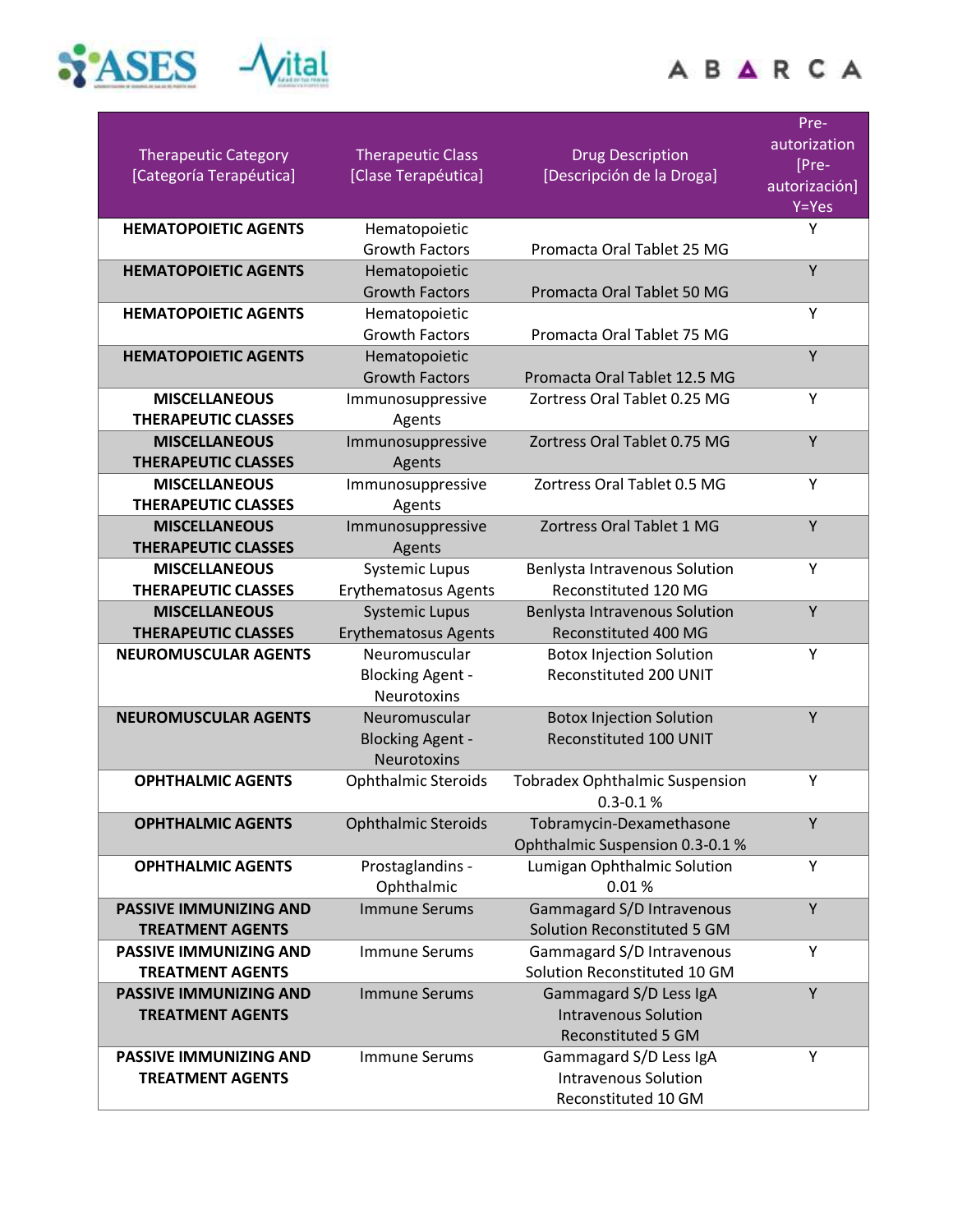

|              | 2.11 |                                          | ٠<br>٠ |
|--------------|------|------------------------------------------|--------|
|              |      |                                          |        |
| ٠<br>۲<br>v. |      |                                          | ۰      |
|              |      | <b><i><u>Grad mi has rearwer</u></i></b> |        |
| ٠            |      | AUDIO CARDINER                           |        |

| <b>Therapeutic Category</b><br>[Categoría Terapéutica]   | <b>Therapeutic Class</b><br>[Clase Terapéutica] | <b>Drug Description</b><br>[Descripción de la Droga]      | Pre-<br>autorization<br>[Pre-<br>autorización]<br>Y=Yes |
|----------------------------------------------------------|-------------------------------------------------|-----------------------------------------------------------|---------------------------------------------------------|
| <b>PASSIVE IMMUNIZING AND</b><br><b>TREATMENT AGENTS</b> | <b>Immune Serums</b>                            | <b>Gamunex-C Injection Solution 1</b><br>GM/10ML          | Y                                                       |
| <b>PASSIVE IMMUNIZING AND</b><br><b>TREATMENT AGENTS</b> | <b>Immune Serums</b>                            | <b>Gamunex-C Injection Solution 2.5</b><br>GM/25ML        | Y                                                       |
| <b>PASSIVE IMMUNIZING AND</b><br><b>TREATMENT AGENTS</b> | <b>Immune Serums</b>                            | <b>Gamunex-C Injection Solution 5</b><br>GM/50ML          | Υ                                                       |
| <b>PASSIVE IMMUNIZING AND</b><br><b>TREATMENT AGENTS</b> | <b>Immune Serums</b>                            | Gamunex-C Injection Solution 20<br><b>GM/200ML</b>        | Y                                                       |
| <b>PASSIVE IMMUNIZING AND</b><br><b>TREATMENT AGENTS</b> | <b>Immune Serums</b>                            | Gamunex-C Injection Solution 10<br><b>GM/100ML</b>        | Υ                                                       |
| <b>PASSIVE IMMUNIZING AND</b><br><b>TREATMENT AGENTS</b> | <b>Immune Serums</b>                            | Gammaked Injection Solution 1<br>GM/10ML                  | Υ                                                       |
| <b>PASSIVE IMMUNIZING AND</b><br><b>TREATMENT AGENTS</b> | <b>Immune Serums</b>                            | <b>Gammaked Injection Solution 2.5</b><br>GM/25ML         | Y                                                       |
| <b>PASSIVE IMMUNIZING AND</b><br><b>TREATMENT AGENTS</b> | <b>Immune Serums</b>                            | <b>Gammaked Injection Solution 5</b><br>GM/50ML           | Υ                                                       |
| <b>PASSIVE IMMUNIZING AND</b><br><b>TREATMENT AGENTS</b> | <b>Immune Serums</b>                            | Gammaked Injection Solution 10<br><b>GM/100ML</b>         | Y                                                       |
| <b>PASSIVE IMMUNIZING AND</b><br><b>TREATMENT AGENTS</b> | <b>Immune Serums</b>                            | Gammaked Injection Solution 20<br><b>GM/200ML</b>         | Υ                                                       |
| <b>PASSIVE IMMUNIZING AND</b><br><b>TREATMENT AGENTS</b> | <b>Immune Serums</b>                            | <b>Gammagard Injection Solution 1</b><br>GM/10ML          | Y                                                       |
| <b>PASSIVE IMMUNIZING AND</b><br><b>TREATMENT AGENTS</b> | <b>Immune Serums</b>                            | <b>Gammagard Injection Solution</b><br>2.5 GM/25ML        | Υ                                                       |
| <b>PASSIVE IMMUNIZING AND</b><br><b>TREATMENT AGENTS</b> | <b>Immune Serums</b>                            | <b>Gammagard Injection Solution 5</b><br>GM/50ML          | Y                                                       |
| <b>PASSIVE IMMUNIZING AND</b><br><b>TREATMENT AGENTS</b> | <b>Immune Serums</b>                            | Gammagard Injection Solution 10<br><b>GM/100ML</b>        | Υ                                                       |
| <b>PASSIVE IMMUNIZING AND</b><br><b>TREATMENT AGENTS</b> | <b>Immune Serums</b>                            | <b>Gammagard Injection Solution 20</b><br><b>GM/200ML</b> | Y                                                       |
| <b>PASSIVE IMMUNIZING AND</b><br><b>TREATMENT AGENTS</b> | <b>Immune Serums</b>                            | <b>Gammagard Injection Solution 30</b><br><b>GM/300ML</b> | Υ                                                       |
| <b>RESPIRATORY AGENTS - MISC.</b>                        | <b>Cystic Fibrosis Agents</b>                   | Pulmozyme Inhalation Solution 1<br>MG/ML                  | Υ                                                       |
| <b>TETRACYCLINES</b>                                     | <b>TETRACYCLINES</b>                            | Tetracycline HCl Oral Capsule 250<br>MG                   | Υ                                                       |
| <b>TETRACYCLINES</b>                                     | <b>TETRACYCLINES</b>                            | Tetracycline HCl Oral Capsule 500<br><b>MG</b>            | Y                                                       |
| <b>TETRACYCLINES</b>                                     | <b>TETRACYCLINES</b>                            | Demeclocycline HCl Oral Tablet<br>150 MG                  | Υ                                                       |
| <b>TETRACYCLINES</b>                                     | <b>TETRACYCLINES</b>                            | Demeclocycline HCl Oral Tablet<br>300 MG                  | Υ                                                       |